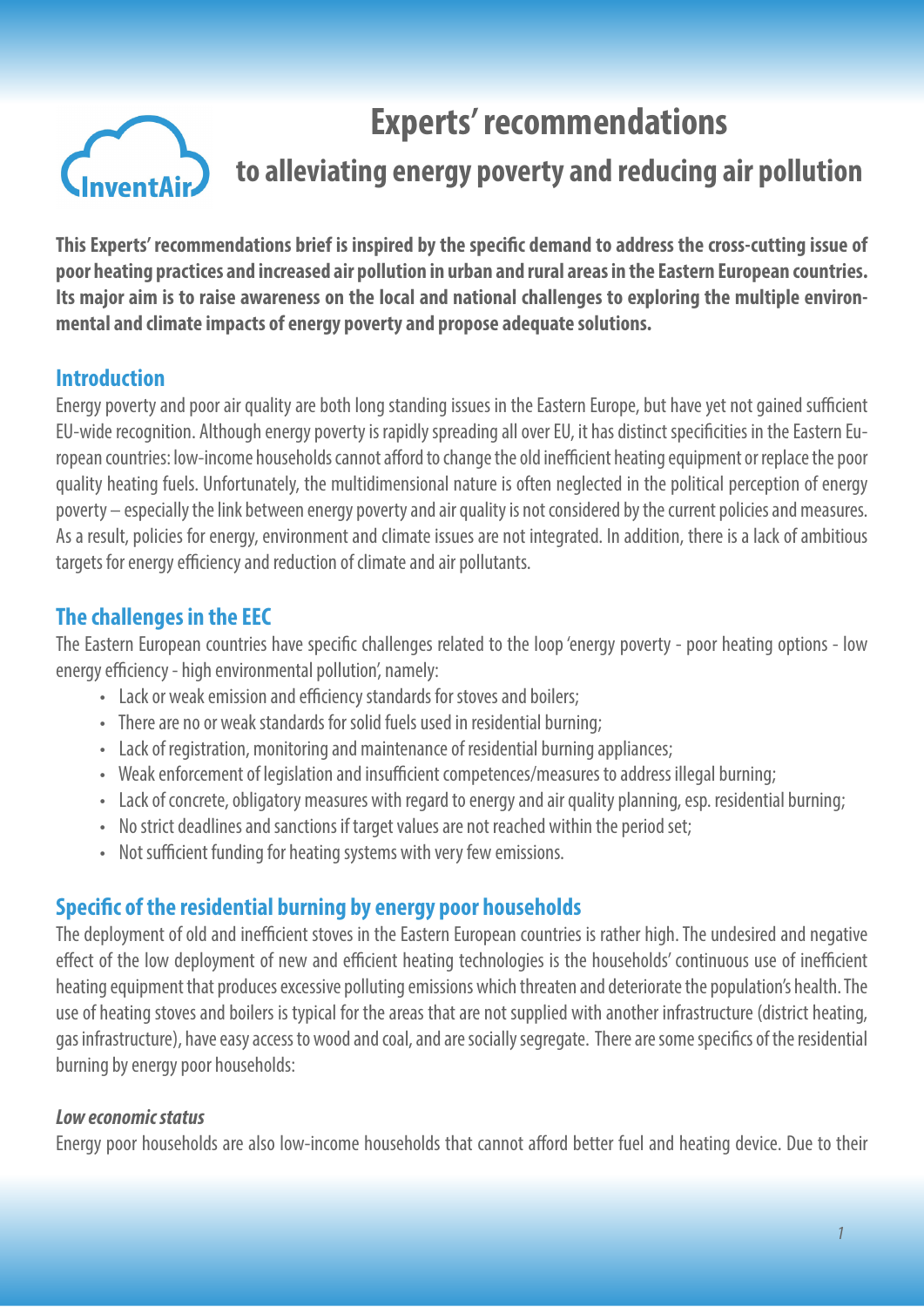poor economic status, they tend to buy more fuel for cheaper price, thus ending up with low quality coal and humid wood. Also, they burn paper, cloth, and even oil and waste to compensate for the lack of fuel which produces harmful and toxic pollutants not only outdoor, but also indoor, and jeopardizes the human health. On the other hand, they cannot invest in energy efficiency or new heating equipment and use one and the same old heating stove for decades whose emissions are not investigated and covered by the traditional measurement techniques. Thus, the combination of using an obsolete heating device and burning low quality fuels and illegal materials in it cannot be classified and covered by the standard emission guidelines and approaches.

### *Enforcement of advanced policies*

Energy poor households are socially segregated and restrainted, especially in isolated rural regions or impoverished urban areas. Their negative heating practices stay outside the scope of the enforced regulations and control schemes as there aren't effective 'chimney sweeps' policies and the competencies to fight illegal burning are low. There are not public registers of the residential heating devices and so they are seldom monitored and checked. Even though some regulations on the quality of the stoves are enforced, they are applied to the newly produced equipment and the old stoves are not affected; also, the penetration of the eco-labelled stoves is slow due to the persistent use of the old stoves and the inability of energy poor households to invest in woodstove replacement. Also, despite the possibility for continuous measurements at potential air pollution hot spots and detecting increased pollution, the legislation does not allow for the responsible authorities to inspect the burned fuel inside the apartment/building as it is considered private property.

### *Financial support schemes*

The enforcement of strict regulations and control over the heating devices and fuels used is very important, along with immediate start of replacement of old and inefficient heating equipment with new, highly efficient stoves on modern biomass. For this, adequate financial support schemes for energy poor households should be designed, accompanied by promotion of energy efficiency measures, RES deployment and strong awareness campaigns on energy poverty and air quality impacts on environment, economy, and health. The support schemes need to recognise the energy poverty status of the households and be flexible towards their needs. They have to consider other energy efficiency and RES measures as well, so that comprehensive renovation of the apartment/building is ensured. Thus, the financial schemes for new heating devices need to be embedded in larger funding opportunities and provide structured approach towards financing energy measures in lowincome households.

## **The solutions**

The challenge is to change the energy behaviour of the energy poor households, to improve the fuel quality and heating device according to the real-life practices, and to enforce strict regulations and control and monitoring schemes.

The proposed solutions are related to decisive actions on local, regional and/or national in all Member States to ensure the alleviating of the energy poverty and reducing air pollution:

#### *Policy measures*

- demand that old stoves and boilers that do not meet the limit values for old appliances (installed before 2010) have to be shut down or retrofitted with a filter,
- pellets and woodchips to be subject to certification schemes,